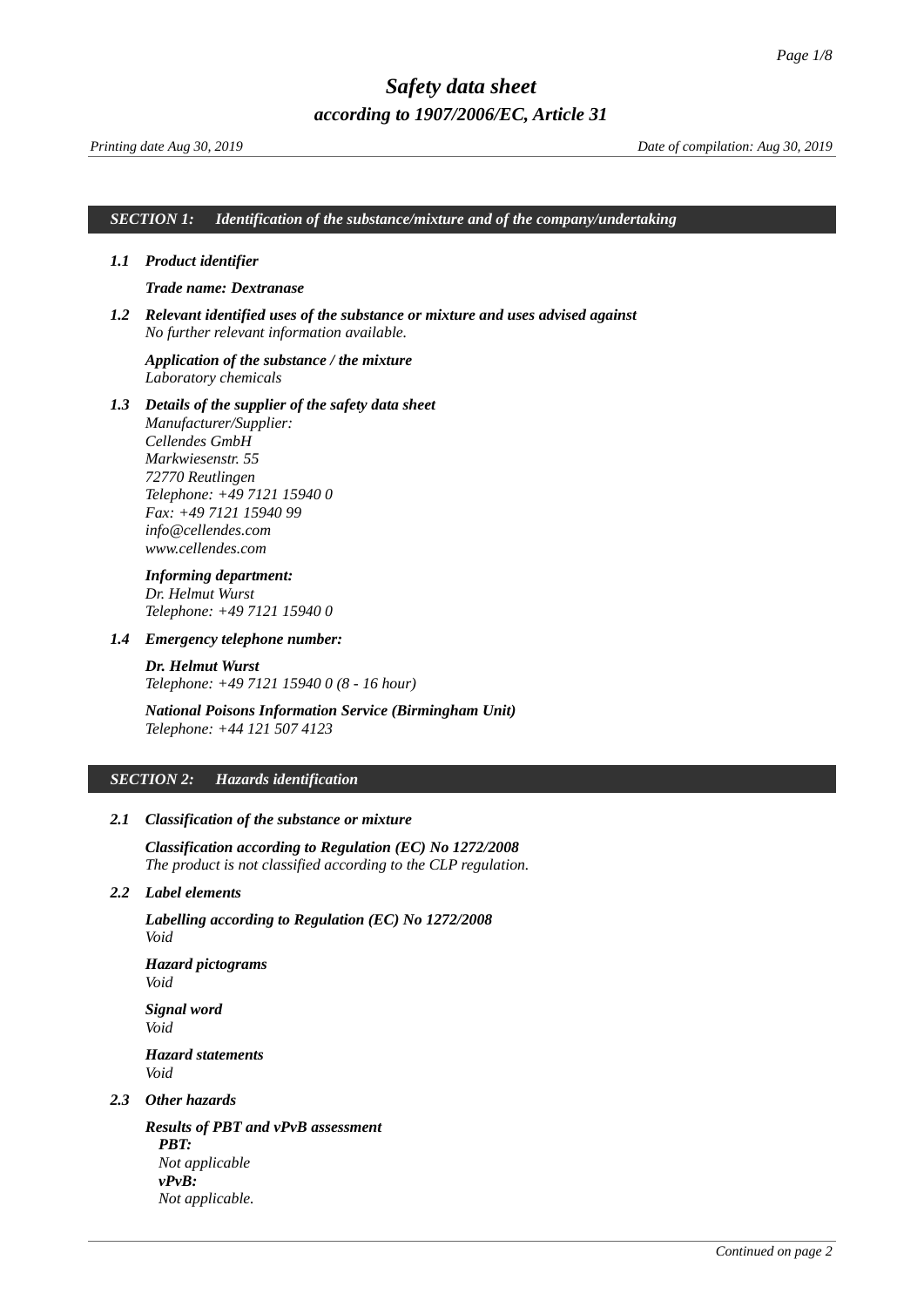## *Trade Name: [Dextranase](#page-0-0)*

*Printing date Aug 30, 2019 Date of compilation: Mar 15, 2017*

*(continued from page 1)*

*SECTION 3: Composition/information on ingredients*

*3.1 Substance*

*Synonym: 1,6-α-D-Glucan 6-glucanohydrolase*

*Dangerous components: Void*

# *SECTION 4: SECTION 4: First aid measures*

# *4.1 Description of first aid measures*

*General information No special measures required.*

*After inhalation Seek medical treatment in case of complaints.*

*After skin contact Instantly rinse with water.*

*After eye contact Rinse opened eye for several minutes under running water.*

*After swallowing Rinse mouth with water*

- *4.2 Most important symptoms and effects, both acute and delayed No further relevant information available.*
- *4.3 Indication of any immediate medical attention and special treatment needed No further relevant information available.*

# *SECTION 5: Firefighting measures*

*5.1 Extinguishing media*

*Suitable extinguishing agents The product is not flammable*

*For safety reasons unsuitable extinguishing agents Not applicable*

*5.2 Special hazards arising from the substance or mixture No further relevant information available.*

#### *5.3 Advice for firefighters*

# *Protective equipment:*

*No special measures required.*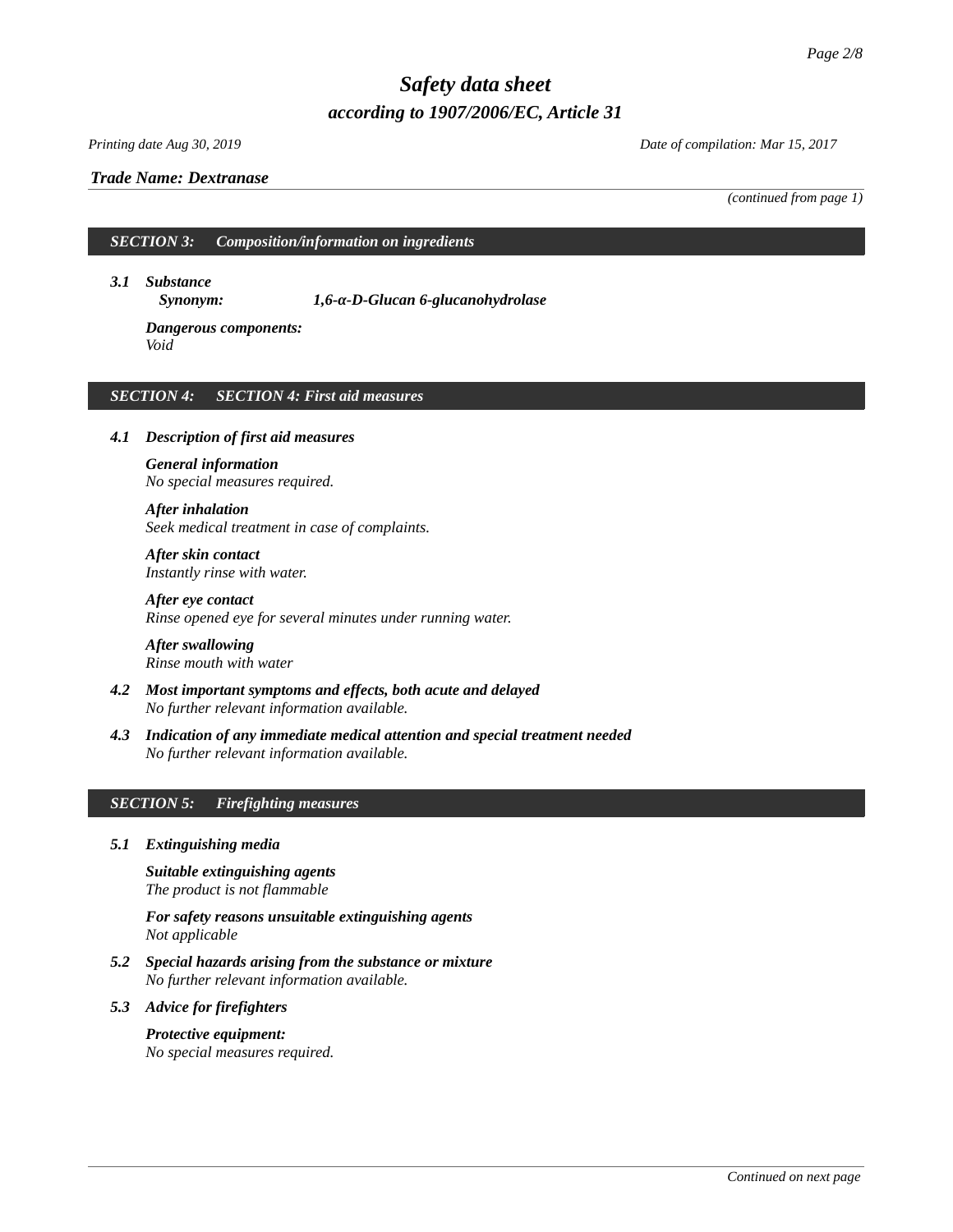*Printing date Aug 30, 2019 Date of compilation: Mar 15, 2017*

*(continued from page 2)*

# *Trade Name: [Dextranase](#page-0-0)*

*SECTION 6: SECTION 6: Accidental release measures* 

- *6.1 Personal precautions, protective equipment and emergency procedures Avoid dust formation. Avoid breathing vapours, mist or gas. For personal protection see Section 8.*
- *6.2 Environmental precautions: Do not let substance enter drains*
- *6.3 Methods and material for containment and cleaning up: Absorb with liquid-binding material (sand, diatomite, acid binders, universal binders, sawdust).*
- *6.4 Reference to other sections See Section 13 for information on disposal.*

# *SECTION 7: Handling and storage*

*7.1 Precautions for safe handling Provide appropriate exhaust ventilation at places where dust is formed. Normal measures for preventive fire protection.*

*For precautions see Section 2.2.*

*Information about protection against explosions and fires: No special measures required.*

*7.2 Conditions for safe storage, including any incompatibilities*

# *Storage*

*Requirements to be met by storerooms and containers:*

*≤2 months: 4°C*

*>2 months: -80°C*

*Information about storage in one common storage facility: Not required.*

*Further information about storage conditions:*

*None. Storage class*

*12*

*7.3 Specific end use(s)*

*No further relevant information available.*

# *SECTION 8: Exposure controls/personal protection*

# *8.1 Control parameters*

# *Components with limit values that require monitoring at the workplace:*

*The product does not contain any relevant quantities of materials with critical values that have to be monitored at the workplace.*

# *8.2 Exposure controls*

*Appropriate engineering controls General industrial hygiene practice*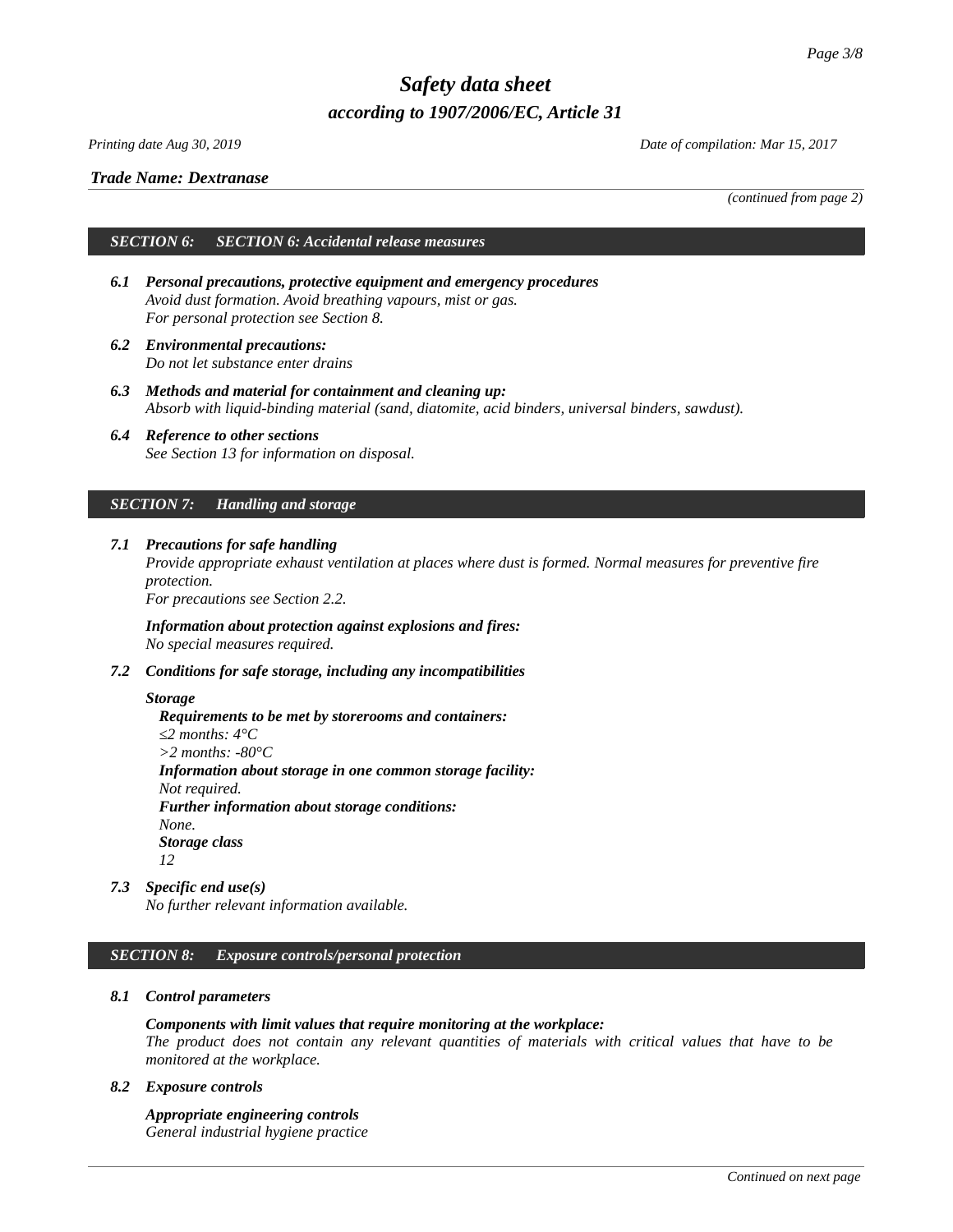### *Trade Name: [Dextranase](#page-0-0)*

*Printing date Aug 30, 2019 Date of compilation: Mar 15, 2017*

*(continued from page 3)*

*Personal protective equipment General protective and hygienic measures The usual precautionary measures should be adhered to general rules for handling chemicals. Breathing equipment: Not required. Protection of hands:*



*The glove material has to be impermeable and resistant to the product/ the substance/ the preparation. Selection of the glove material on consideration of the penetration times, rates of diffusion and the degradation*

# *Material of gloves*

*Nitrile rubber, NBR*

*Butyl rubber, BR*

#### *Recommended thickness of the material:*

*≥0.10 mm*

*The selection of the suitable gloves does not only depend on the material, but also on further marks of quality and varies from manufacturer to manufacturer. As the product is a preparation of several substances, the resistance of the glove material can not be calculated in advance and has therefore to be checked prior to the application.*

# *Penetration time of glove material*

*The exact break trough time has to be found out by the manufacturer of the protective gloves and has to be observed.*

# *As protection from splashes gloves made of the following materials are suitable:*

*PVC gloves*

# *Not suitable are gloves made of the following materials:*

*Strong gloves*

*Leather gloves*

# *Eye/face protection:*

*Use equipment for eye protection tested and approved under appropriate government standards such as EN 166(EU)*

# *Body protection:*

*Protective work clothing.*

# *Envirnmental exposure controls*

*Do not let substance enter drains.*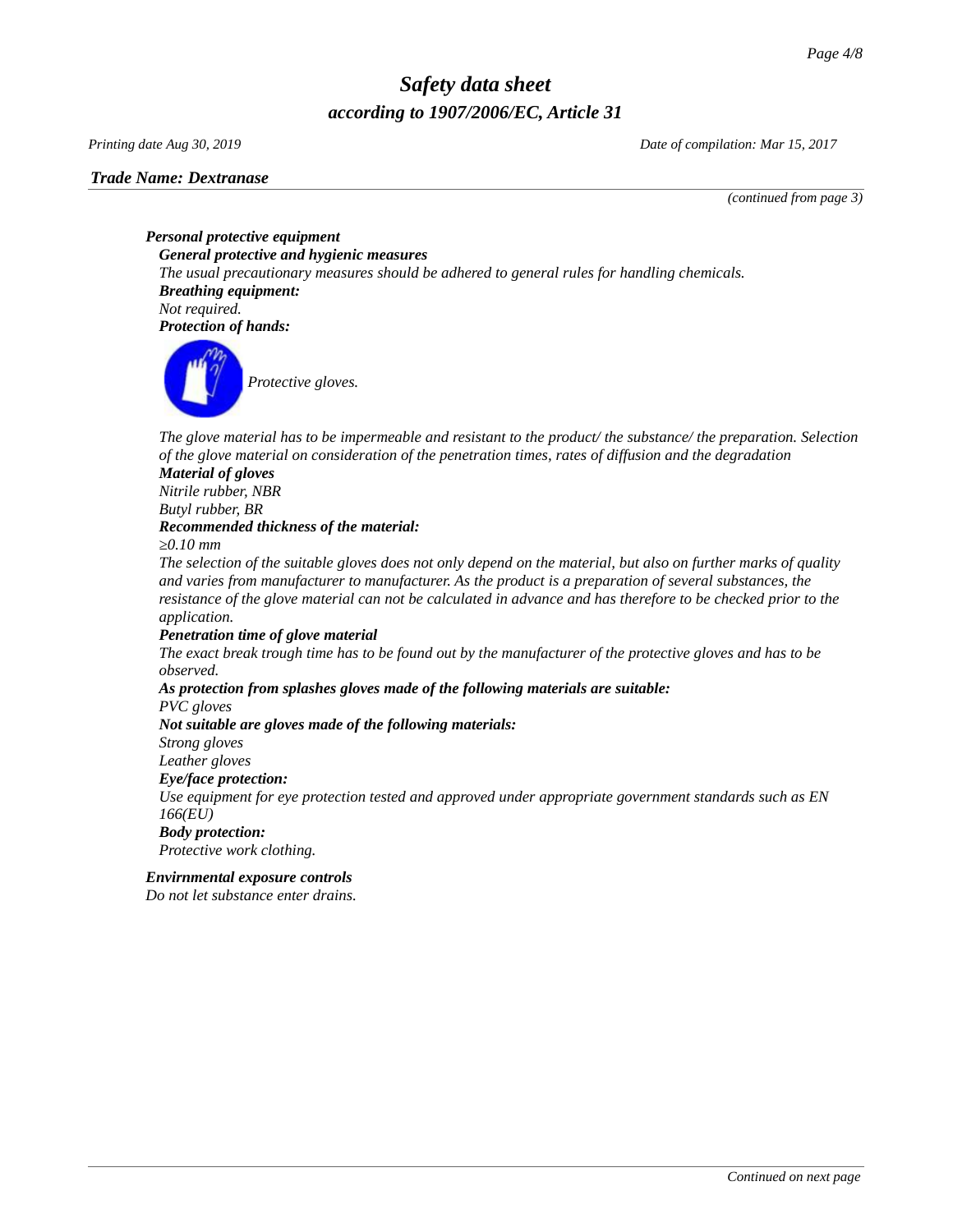# *Trade Name: [Dextranase](#page-0-0)*

*Printing date Aug 30, 2019 Date of compilation: Mar 15, 2017*

*(continued from page 4)*

# *SECTION 9: Physical and chemical properties*

# *9.1 Information on basic physical and chemical properties*

| <b>General Information</b>                              |                                  |
|---------------------------------------------------------|----------------------------------|
| Appearance:                                             |                                  |
| Form:                                                   | liquid                           |
| Colour:                                                 | brown                            |
| Odour:                                                  | Not determined                   |
| <b>Odour threshold:</b>                                 | Not determined.                  |
| pH-value:                                               | Not determined.                  |
| Change in condition                                     |                                  |
| Melting point/Melting range:                            | Not determined                   |
| Boiling point/Boiling range:                            | Not determined                   |
| <b>Flash point:</b>                                     | Not determined<br>Not determined |
| <b>Inflammability (solid, gaseous)</b>                  |                                  |
| <b>Ignition temperature:</b>                            |                                  |
| Decomposition temperature:                              | Not determined                   |
| Self-inflammability:                                    | Product is not selfigniting.     |
| Danger of explosion:                                    | Product is not explosive.        |
| <b>Critical values for explosion:</b>                   |                                  |
| Lower:                                                  | Not determined                   |
| <b>Upper:</b>                                           | Not determined.                  |
| Vapour pressure at 20 $^{\circ}$ C:                     | Not determined                   |
| <b>Density</b>                                          | Not determined                   |
| <b>Relative density</b>                                 | Not determined                   |
| <b>Vapour density</b>                                   | Not determined.                  |
| <b>Evaporation rate</b>                                 | Not determined                   |
| Solubility in / Miscibility with Water:                 | Fully miscible                   |
| Partition coefficient (n-octanol/water): Not determined |                                  |
| <i>Viscosity:</i>                                       |                                  |
| dynamic:                                                | Not determined                   |
| kinematic:                                              | Not determined                   |
| $\Omega$ de en inferm<br>.                              |                                  |

*9.2 Other information No further relevant information available.*

# *SECTION 10: Stability and reactivity*

## *10.1 Reactivity*

*No further relevant information available*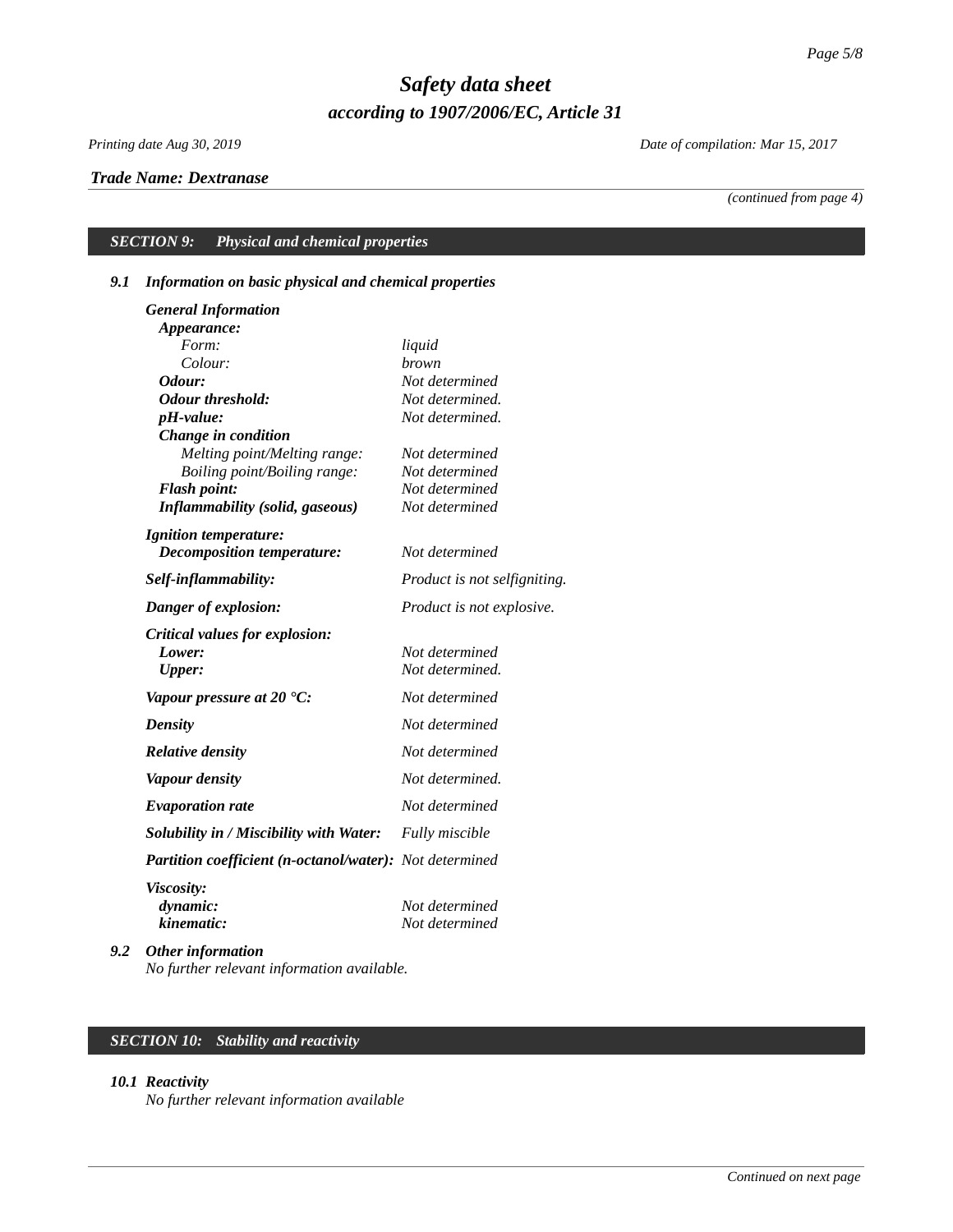# *Printing date Aug 30, 2019 Date of compilation: Mar 15, 2017*

# *Trade Name: [Dextranase](#page-0-0)*

*(continued from page 5)*

#### *10.2 Chemical stability*

*Thermal decomposition / conditions to be avoided: No decomposition if used according to specifications.*

- *10.3 Possibility of hazardous reactions No dangerous reactions known*
- *10.4 Conditions to avoid No further relevant information available.*
- *10.5 Incompatible materials: No further relevant information available.*
- *10.6 Hazardous decomposition products: No dangerous decomposition products known*

# *SECTION 11: Toxicological information*

#### *11.1 Information on toxicological effects*

*Acute toxicity No data available*

*Primary irritant effect:*

*Skin corrosion/irritation No data available Serious eye damage/irritation No data available Respiratory or skin sensitisation No data available*

# *CMR effects (carcinogenity, mutagenicity and toxicity for reproduction)*

*Germ cell mutagenicity No data available Carcinogenicity No data available*

*Reproductive toxicity No data available*

# *STOT-single exposure*

*No data available*

# *STOT-repeated exposure No data available*

*Aspiration hazard No data available*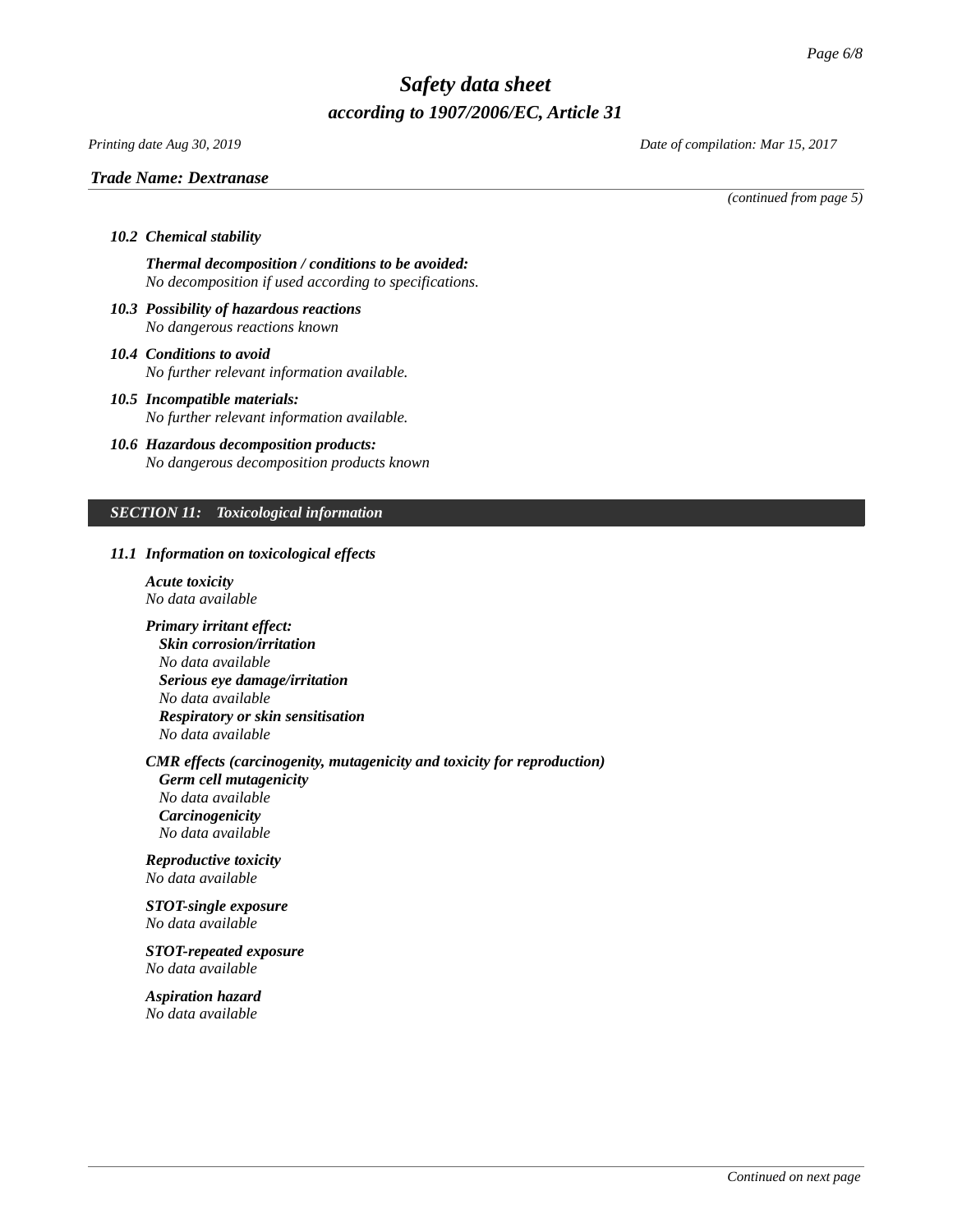# *Trade Name: [Dextranase](#page-0-0)*

*Printing date Aug 30, 2019 Date of compilation: Mar 15, 2017*

*(continued from page 6)*

# *SECTION 12: Ecological information*

*12.1 Toxicity*

*Aquatic toxicity: No data available*

- *12.2 Persistence and degradability No data available*
- *12.3 Bioaccumulative potential No data available*
- *12.4 Mobility in soil No data available*

# *12.5 Results of PBT and vPvB assessment*

*PBT: Not applicable.*

*vPvB:*

# *Not applicable.*

# *12.6 Other adverse effects*

*No further relevant information available.*

# *SECTION 13: Disposal considerations*

# *13.1 Waste treatment methods*

*Product*

*Offer surplus and non-recyclable solutions to a licenced disposal company.*

# *Uncleaned packagings:*

*Recommendation: Disposal must be made according to official regulations.*

# *SECTION 14: Transport information*

# *14.1 UN-Number*

*ADR, ADN, IMDG, IATA Void*

*14.2 UN proper shipping name*

*ADR, ADN, IMDG, IATA Void*

*14.3 Transport hazard class(es)*

*ADR, ADN, IMDG, IATA Class Void*